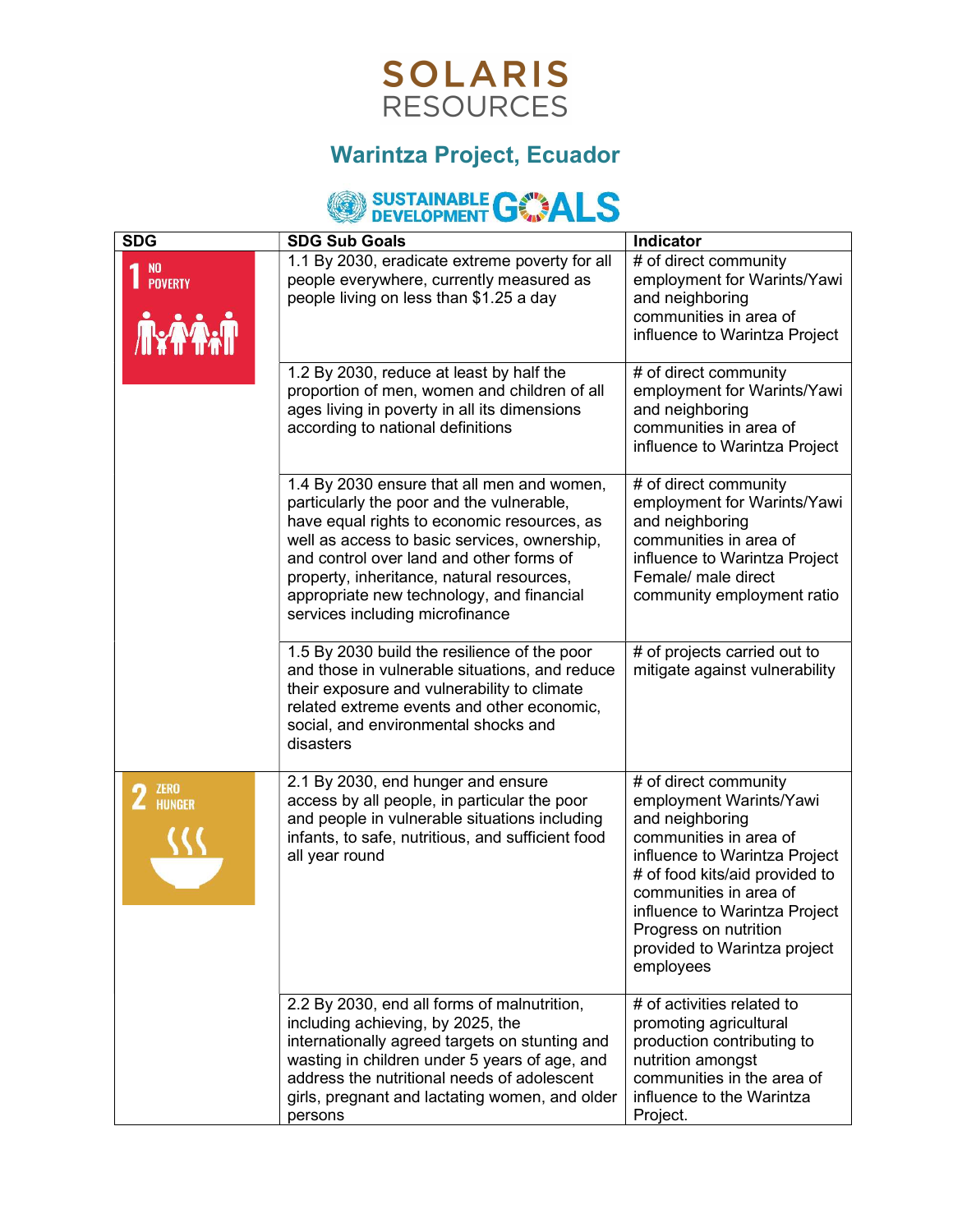| <b>SDG</b>                                | <b>SDG Sub Goals</b>                                                                                                                                                                                                                                                         | <b>Indicator</b>                                                                                                                                                                                                                                      |
|-------------------------------------------|------------------------------------------------------------------------------------------------------------------------------------------------------------------------------------------------------------------------------------------------------------------------------|-------------------------------------------------------------------------------------------------------------------------------------------------------------------------------------------------------------------------------------------------------|
| <b>GOOD HEALTH</b><br>3<br>AND WELL-BEING | 3.1 By 2030, reduce the global maternal<br>mortality ratio to less than 70 per 100,000 live<br>births                                                                                                                                                                        | # Projects and investment in<br>healthcare in the area of<br>influence to the Warintza<br>Project                                                                                                                                                     |
|                                           | 3.2 By 2030, end preventable deaths of<br>newborns and children under 5 years of age,<br>with all countries aiming to reduce neonatal<br>mortality to at least as low as 12 per 1,000 live<br>births and under 5 mortality to at least as low<br>as 25 per 1,000 live births | # Projects and investment in<br>healthcare in the area of<br>influence to the Warintza<br>Project                                                                                                                                                     |
|                                           | 3.3 By 2030, end the epidemics of AIDS,<br>tuberculosis, malaria, and neglected tropical<br>diseases and combat hepatitis, water borne<br>diseases, and other communicable diseases                                                                                          | # Projects and investment in<br>healthcare in the area of<br>influence to the Warintza<br>Project                                                                                                                                                     |
|                                           | 3.4 By 2030, reduce by one third premature<br>mortality from non-communicable<br>diseases (NCDs) through prevention and<br>treatment and promote mental health, and<br>wellbeing                                                                                             | # of Projects and investment<br>in healthcare in the area of<br>influence to the Warintza<br>Project                                                                                                                                                  |
|                                           | 3.8 Achieve universal health coverage (UHC),<br>including financial risk protection, access to<br>quality essential health care services, and<br>access to safe, effective, quality, and<br>affordable essential medicines and vaccines<br>for all                           | # of Cooperation agreements<br>that enable communities in<br>the area of influence of the<br>Warintza Project to have<br>access to health coverage.<br>-Progress on employee<br>policy on health coverage for<br>employees of the Warintza<br>Project |
|                                           | 3.9 By 2030, substantially reduce the number<br>of deaths and illnesses from hazardous<br>chemicals and air, water, and soil pollution<br>and contamination                                                                                                                  | -Progress on compliance<br>with environmental registry to<br>mitigate against pollution and<br>contamination of exploration<br>activities.                                                                                                            |
|                                           | 3.c Substantially increase health financing<br>and the recruitment, development and training<br>and retention of the health workforce in<br>developing countries, especially in LDCs and<br><b>SIDS</b>                                                                      | # investment in health and<br>wellbeing for the Warintza<br>Project workforce<br># investment in health and<br>wellbeing for the<br>communities in the area of<br>influence to the Warintza<br>Project                                                |
|                                           |                                                                                                                                                                                                                                                                              |                                                                                                                                                                                                                                                       |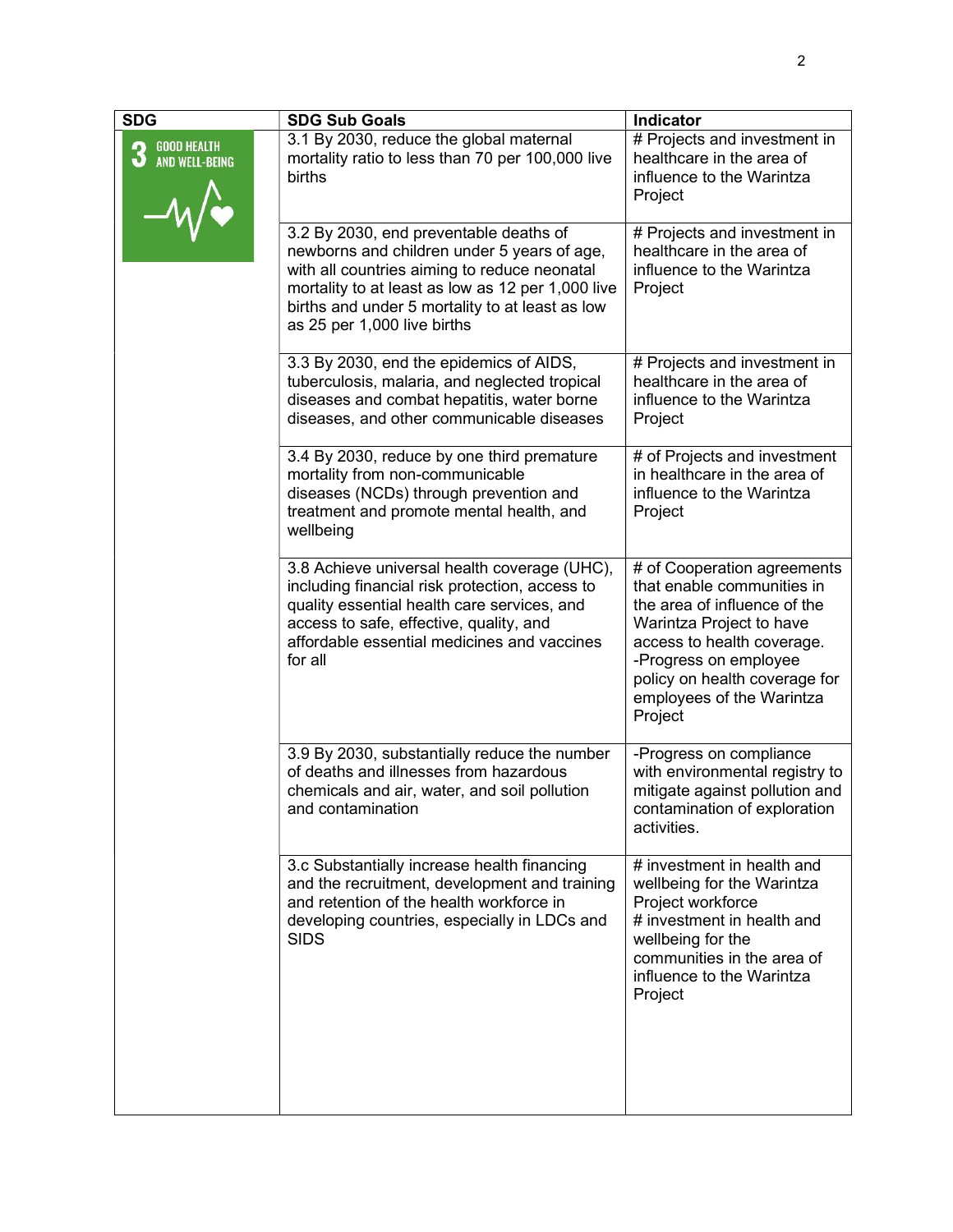| <b>SDG</b>                         | <b>SDG Sub Goals</b>                                                                                                                                                                                                                                                  | Indicator                                                                                                                                                                                                                                                                                                                    |
|------------------------------------|-----------------------------------------------------------------------------------------------------------------------------------------------------------------------------------------------------------------------------------------------------------------------|------------------------------------------------------------------------------------------------------------------------------------------------------------------------------------------------------------------------------------------------------------------------------------------------------------------------------|
| <b>QUALITY</b><br><b>EDUCATION</b> | 4.1 By 2030, ensure that all girls and boys<br>complete free, equitable and quality primary<br>and secondary education leading to relevant<br>and effective learning outcomes                                                                                         | # Projects and investment in<br>primary education in the area<br>of influence to the Warintza<br>Project                                                                                                                                                                                                                     |
|                                    | 4.3 By 2030, ensure equal access for all<br>women and men to affordable quality<br>technical, vocational, and tertiary education,<br>including university                                                                                                             | # Projects and investment in<br>tertiary education in the area<br>of influence to the Warintza<br>Project<br># Scholarship recipients for<br>tertiary education in the area<br>of influence to the Warintza<br>Project<br># of partnerships with local<br>universities<br>#of internships offered at the<br>Warintza Project |
|                                    | 4.4 By 2030, substantially increase the<br>number of youth and adults who have relevant<br>skills, including technical and vocational skills,<br>for employment, decent jobs, and<br>entrepreneurship                                                                 | # capacity building initiatives<br>in the area of influence to the<br>Warintza Project<br>#of partnerships with local<br>entities to promote<br>entrepreneurship<br>#of internships offered at the<br>Warintza Project                                                                                                       |
|                                    | 4.5 By 2030, eliminate gender disparities in<br>education and ensure equal access to all<br>levels of education and vocational training for<br>the vulnerable, including persons with<br>disabilities, indigenous peoples, and children<br>in vulnerable situations   | -Ratio of Indigenous local<br>men and women with access<br>to scholarships<br>-Ratio of Indigenous local<br>men and women attending<br>capacity building initiatives<br># Projects oriented for<br>indigenous women<br>(entrepreneurship, capacity<br>building)                                                              |
|                                    | 4.6 By 2030, ensure that all youth and a<br>substantial proportion of adults, both men and<br>women, achieve literacy and numeracy                                                                                                                                    | # Projects and investment in<br>primary education in the area<br>of influence to the Warintza<br>Project<br># Projects and investment in<br>financial education in the<br>area of influence to the<br>Warintza Project                                                                                                       |
|                                    | 4.7 By 2030 ensure all learners acquire<br>knowledge and skills needed to promote<br>sustainable development, including among<br>others through education for sustainable<br>development and sustainable lifestyles,<br>human rights, gender equality, promotion of a | # Projects and investment in<br>capacity building initiatives,<br>including environmental<br>stewardship in the area of<br>influence to the Warintza<br>Project                                                                                                                                                              |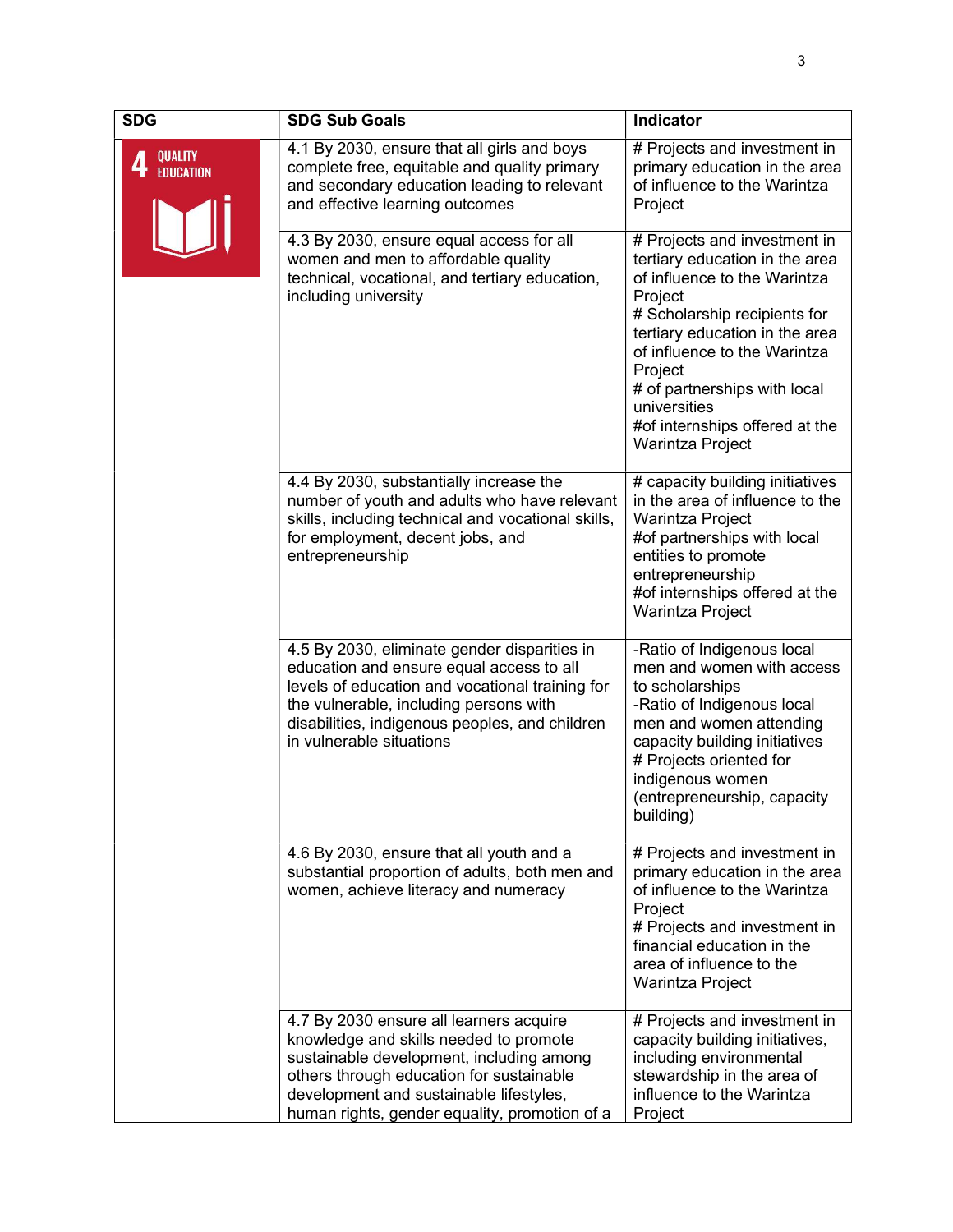|                                       | culture of peace and non violence, global<br>citizenship, and appreciation of cultural<br>diversity and of culture's contribution to<br>sustainable development                                                                                                                                                                                      | # of Partnerships with which<br>to invest in sustainability and<br>capacity building                                                                                                                                                                                                                                                         |
|---------------------------------------|------------------------------------------------------------------------------------------------------------------------------------------------------------------------------------------------------------------------------------------------------------------------------------------------------------------------------------------------------|----------------------------------------------------------------------------------------------------------------------------------------------------------------------------------------------------------------------------------------------------------------------------------------------------------------------------------------------|
|                                       | 4.a. Build and upgrade education facilities that<br>are child, disability, and gender sensitive and<br>provide safe, nonviolent, inclusive, and<br>effective learning environments for all                                                                                                                                                           | # Projects and investment in<br>infrastructure for education in<br>the area of influence to the<br>Warintza Project                                                                                                                                                                                                                          |
|                                       | 4.b. By 2020, substantially expand globally<br>the number of scholarships for developing<br>countries, in particular LDCs, SIDS and<br>African countries for enrolment in higher<br>education, including vocational training, ICT,<br>technical, engineering, and scientific<br>programmes, in developed countries and<br>other developing countries | # scholarship recipients for<br>tertiary education in the area<br>of influence to the Warintza<br>Project<br># partnerships for tertiary<br>education in the area of<br>influence to the Warintza<br>Project<br># interns for tertiary<br>education in the area of<br>influence to the Warintza<br>Project                                   |
|                                       | 4.c. By 2030, substantially increase the supply<br>of qualified teachers, including through<br>international cooperation for teacher training<br>in developing countries, especially LDCs and<br><b>SIDS</b>                                                                                                                                         | # investment and projects for<br>the development of teachers<br>in the area of influence to the<br>Warintza Project                                                                                                                                                                                                                          |
| <b>GENDER</b><br>5<br><b>EQUALITY</b> | 5.1 End all forms of discrimination against all<br>women and girls everywhere                                                                                                                                                                                                                                                                        | # Projects specific to<br>promoting entrepreneurship,<br>financial education, and<br>governance for women in the<br>area of influence to the<br>Warintza Project                                                                                                                                                                             |
|                                       | 5.4 Recognize and value unpaid care and<br>domestic work through the provision of public<br>services, infrastructure and social protection<br>policies, and the promotion of shared<br>responsibility within the household and the<br>family as nationally appropriate                                                                               | # Projects specific to<br>promoting entrepreneurship,<br>financial education, and<br>governance for women in the<br>area of influence to the<br>Warintza Project                                                                                                                                                                             |
|                                       | 5.5 Ensure women's full and effective<br>participation and equal opportunities for<br>leadership at all levels of decision making in<br>political, economic, and public life                                                                                                                                                                         | # women employed by the<br>company in the area of<br>influence to the Warintza<br>Project<br># Projects specific to<br>promoting entrepreneurship,<br>financial education and<br>governance for women in the<br>area of influence to the<br>Warintza Project<br>-Progress on female<br>participation in the Warintza<br>Project's governance |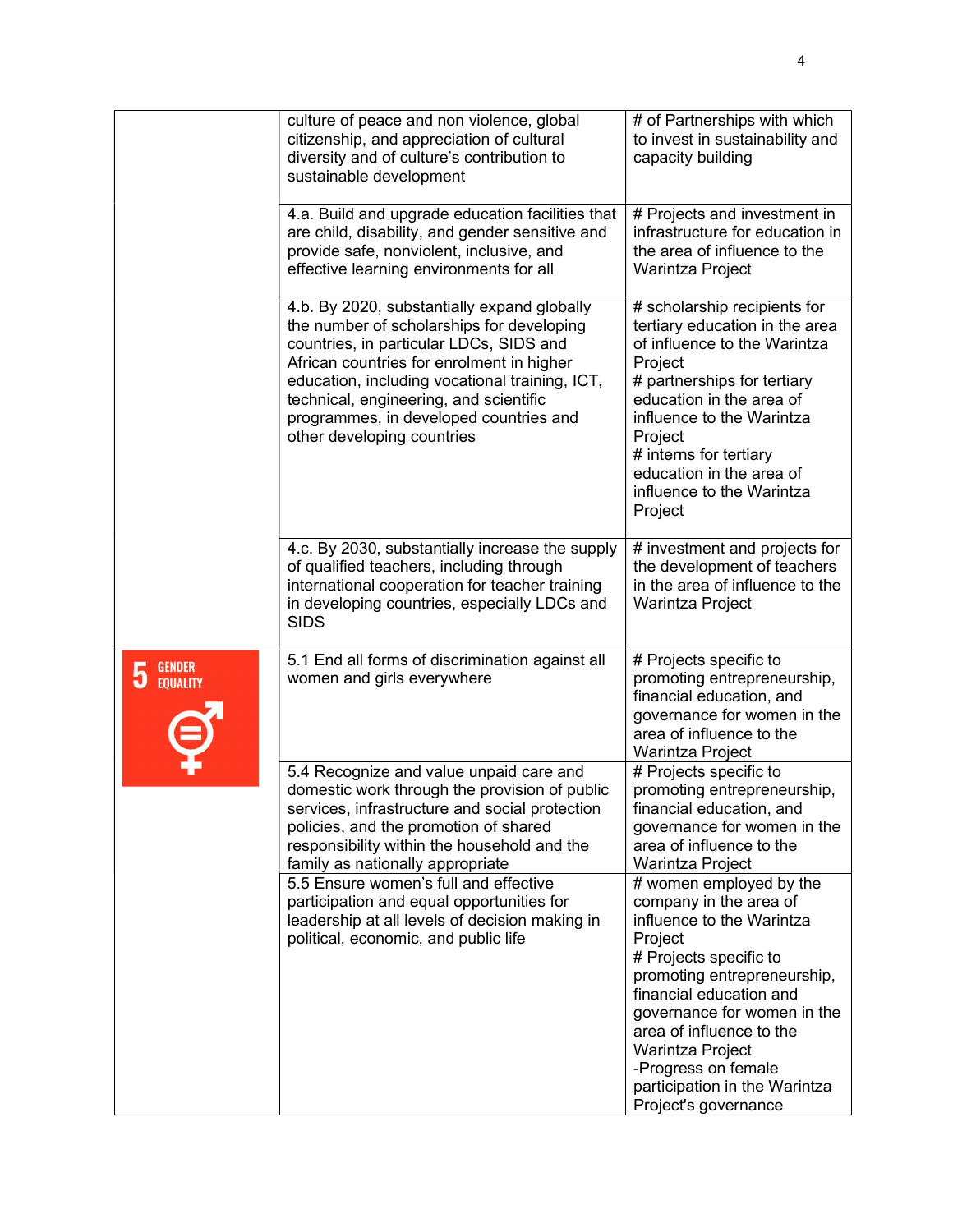| <b>SDG</b>                                       | <b>SDG Sub Goals</b>                                                                                                                                                                                                                                                                                                                                                                                                                                                                                | Indicator                                                                                                                                                                                                                                                                                                                                                                                                                                                      |
|--------------------------------------------------|-----------------------------------------------------------------------------------------------------------------------------------------------------------------------------------------------------------------------------------------------------------------------------------------------------------------------------------------------------------------------------------------------------------------------------------------------------------------------------------------------------|----------------------------------------------------------------------------------------------------------------------------------------------------------------------------------------------------------------------------------------------------------------------------------------------------------------------------------------------------------------------------------------------------------------------------------------------------------------|
| <b>GENDER</b><br>5<br><b>EQUALITY</b>            | 5.a. Undertake reforms to give women equal<br>rights to economic resources, as well as<br>access to ownership and control over land<br>and other forms of property, financial services,<br>inheritance, and natural resources in<br>accordance with national laws                                                                                                                                                                                                                                   | # women employed by the<br>company in the area of<br>influence to the Warintza<br>Project<br># Projects specific to<br>promoting entrepreneurship,<br>financial education, and<br>governance for women in the<br>area of influence to the<br><b>Warintza Project</b><br>-Progress on female<br>participation in the Warintza<br>Project's governance                                                                                                           |
|                                                  | 5.b. Enhance the use of enabling<br>technologies, in particular information and<br>communications technology, to promote the<br>empowerment of women                                                                                                                                                                                                                                                                                                                                                | -# Projects specific to<br>promoting communications<br>and technology for women in<br>the area of influence to the<br><b>Warintza Project</b>                                                                                                                                                                                                                                                                                                                  |
| <b>CLEAN WATER</b><br>6<br><b>AND SANITATION</b> | 6.2 By 2030, achieve access to adequate and<br>equitable sanitation and hygiene for all, and<br>end open defecation, paying special attention<br>to the needs of women and girls and those in<br>vulnerable situations<br>6.3 By 2030, improve water quality by<br>reducing pollution, eliminating dumping, and<br>minimizing release of hazardous chemicals<br>and materials, halving the proportion of<br>untreated wastewater, and substantially<br>increasing recycling and safe reuse globally | - # Projects specific to<br>promoting sanitation and<br>hygiene in the area of<br>influence to the Warintza<br>Project<br># Projects specific to<br>promoting sanitation and<br>hygiene in the area of<br>influence to the Warintza<br>Project<br># Projects specific to<br>reducing pollution of water<br>sources in the area of<br>influence to the Warintza<br>Project<br>-Progress on compliance<br>with the environmental<br>registry and water pollution |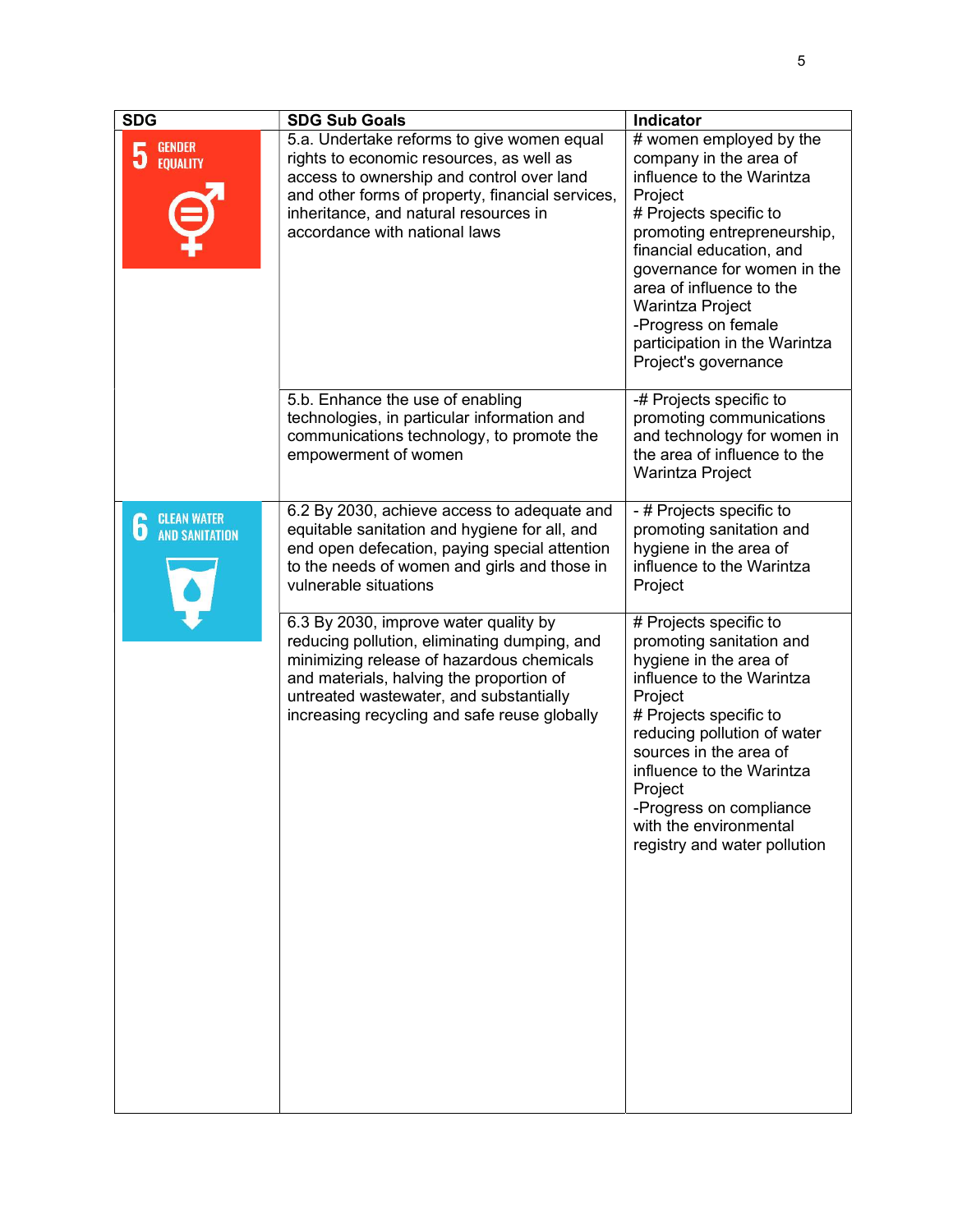| <b>SDG</b>                                                 | <b>SDG Sub Goals</b>                                                                                                                                                                                                                                                                                                                                                                                                                         | <b>Indicator</b>                                                                                                                                                                                                                                                       |
|------------------------------------------------------------|----------------------------------------------------------------------------------------------------------------------------------------------------------------------------------------------------------------------------------------------------------------------------------------------------------------------------------------------------------------------------------------------------------------------------------------------|------------------------------------------------------------------------------------------------------------------------------------------------------------------------------------------------------------------------------------------------------------------------|
| <b>CLEAN WATER</b><br>O<br><b>AND SANITATION</b>           | 6.a. By 2030,<br>expand international cooperation and capacity<br>building support to developing countries in<br>water and sanitation related activities and<br>programmes, including water harvesting,<br>desalination, water efficiency, wastewater<br>treatment, recycling, and reuse technologies                                                                                                                                        | # Projects specific to<br>promoting sanitation and<br>hygiene in the area of<br>influence to the Warintza<br>Project<br># Cooperation Agreements<br>to promote sanitation and<br>hygiene in the area of<br>influence to the Warintza<br>Project                        |
|                                                            | 6.b. Support and strengthen the participation<br>of local communities for improving water and<br>sanitation management                                                                                                                                                                                                                                                                                                                       | # Projects specific to<br>promoting sanitation and<br>hygiene in the area of<br>influence to the Warintza<br>Project through the Strategic<br>Alliance                                                                                                                 |
| <b>AFFORDABLE AND</b><br><b>CLEAN ENERGY</b>               | 7.2 By 2030, increase substantially the share<br>of renewable energy in the global energy mix<br>7.b. By 2030, expand infrastructure and<br>upgrade technology for supplying modern and<br>sustainable energy services for all in<br>developing countries, particularly least<br>developed countries, small island developing<br>States and landlocked developing countries,<br>in accordance with their respective<br>programmes of support | # Projects specific to<br>expanding use of renewable<br>energy in the area of<br>influence to the Warintza<br>Project<br># Projects specific to<br>developing infrastructure for<br>the use of renewable energy<br>in the area of influence to the<br>Warintza Project |
| <b>DECENT WORK AND</b><br>O<br>O<br><b>ECONOMIC GROWTH</b> | 8.4 Improve progressively, through 2030,<br>global resource efficiency in consumption and<br>production, and endeavor to decouple<br>economic growth from environmental<br>degradation, in accordance with the 10-year<br>framework of programmes on sustainable<br>consumption and production, with developed<br>countries taking the lead                                                                                                  | # projects specific to<br>sustainable finances for the<br>communities in the area of<br>influence to the Warintza<br>Project as well as<br>employees.                                                                                                                  |
|                                                            | 8.5 By 2030, achieve full and productive<br>employment and decent work for all women<br>and men, including for young people and<br>persons with disabilities, and equal pay for<br>work of equal value                                                                                                                                                                                                                                       | # direct community<br>employment in the area of<br>influence to the Warintza<br>Project<br>-Ratio of pay for women and<br>men                                                                                                                                          |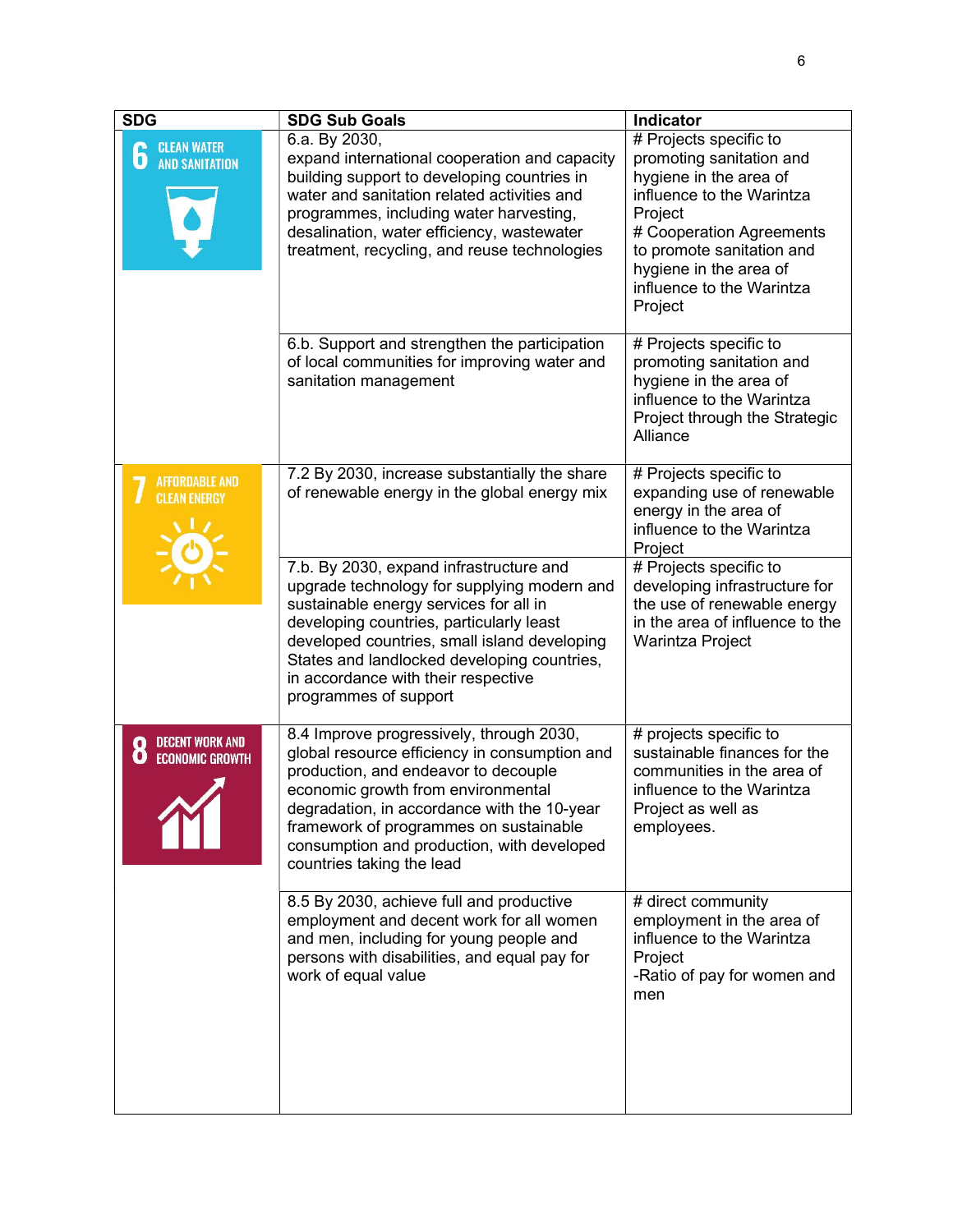| <b>SDG</b>                                                                        | <b>SDG Sub Goals</b>                                                                                                                                                                                                                | Indicator                                                                                                                                                                                                                                                                                                                                                                      |
|-----------------------------------------------------------------------------------|-------------------------------------------------------------------------------------------------------------------------------------------------------------------------------------------------------------------------------------|--------------------------------------------------------------------------------------------------------------------------------------------------------------------------------------------------------------------------------------------------------------------------------------------------------------------------------------------------------------------------------|
| <b>DECENT WORK AND</b><br>$\left( \bullet \right)$<br>O<br><b>ECONOMIC GROWTH</b> | 8.6 By 2020, substantially reduce the<br>proportion of youth not in employment,<br>education, or training                                                                                                                           | # direct community<br>employment in the area of<br>influence to the Warintza<br>Project<br># youth not of in<br>employment, education, or<br>training                                                                                                                                                                                                                          |
|                                                                                   | 8.8 Protect labour rights and promote safe<br>and secure working environments of all<br>workers, including migrant workers,<br>particularly women migrants, and those in<br>precarious employment                                   | -Compliance with laws and<br>regulations on labour rights<br># Initiatives from department<br>of HR and Occupational<br>Health and Safety on labour<br>rights.                                                                                                                                                                                                                 |
|                                                                                   | 8.10 Sustain per capita economic growth in<br>accordance with national circumstances and,<br>in particular, at least 7 per cent gross<br>domestic product growth per annum in the<br>least developed countries                      | # Projects specific to<br>encouraging banking,<br>insurance, and financial<br>services in the area of<br>influence to the Warintza<br>Project and for Warintza<br>Project employees.<br># Partnership with financial<br>institutions for the promotion<br>of access to banking,<br>insurance, and financial<br>services in the area of<br>influence to the Warintza<br>Project |
| <b>INDUSTRY, INNOVATION</b><br><b>AND INFRASTRUCTURE</b>                          | 9.2 Promote inclusive and<br>sustainable industrialization and, by 2030,<br>significantly raise industry's share of<br>employment and GDP in line with national<br>circumstances, and double its share in LDCs                      | # projects specific to<br>promoting entrepreneurship<br>and small-scale industry<br>amongst community<br>members in the area of<br>influence to the Warintza<br>Project                                                                                                                                                                                                        |
|                                                                                   | 9.3 Increase the access of small scale<br>industrial and other enterprises, in particular in<br>developing countries, to financial services,<br>including affordable credit, and their<br>integration into value chains and markets | # projects specific to<br>promoting entrepreneurship<br>and small-scale industry<br>amongst community<br>members in the area of<br>influence to the Warintza<br>Project                                                                                                                                                                                                        |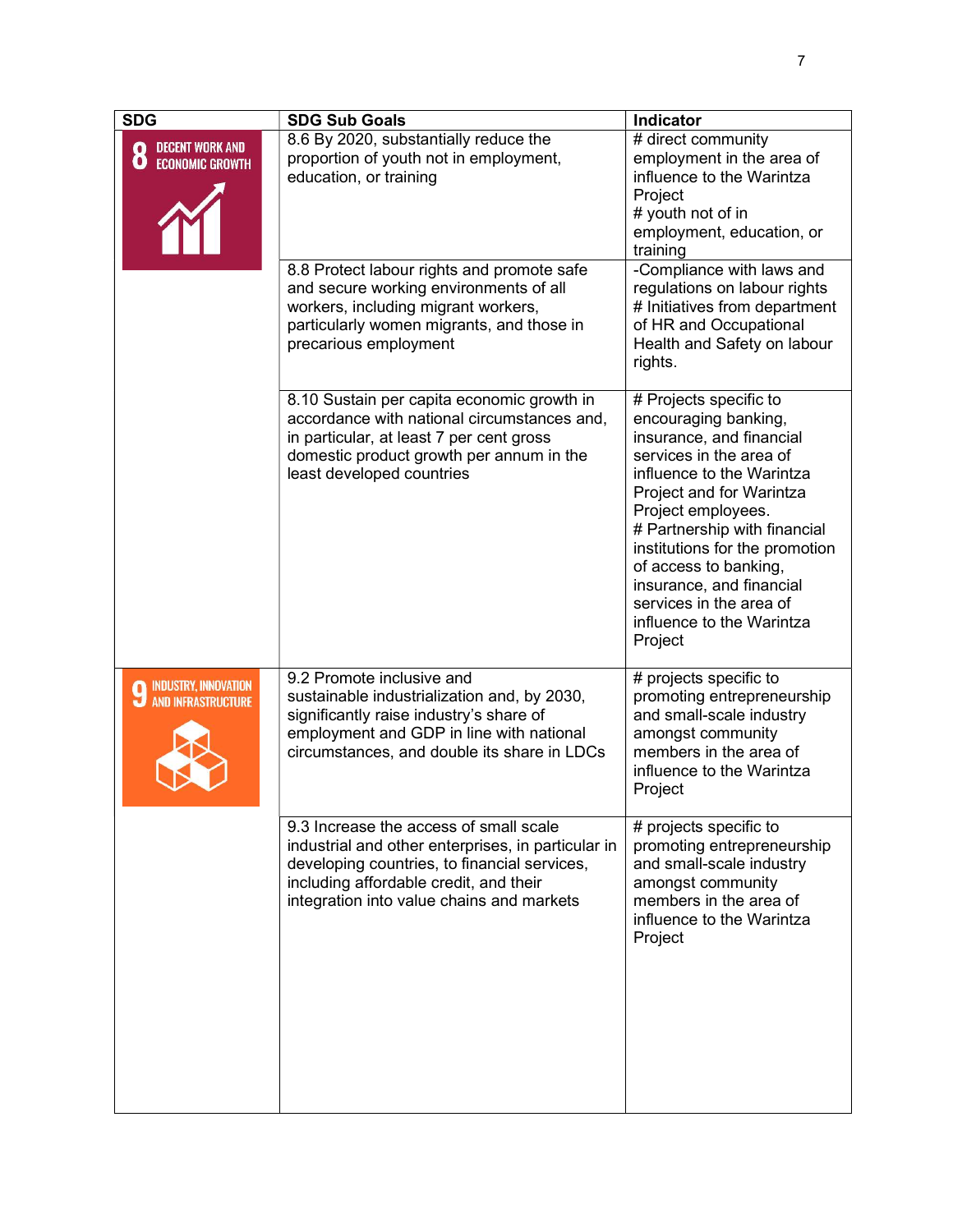| <b>SDG</b>                                                           | <b>SDG Sub Goals</b>                                                                                                                                                                                                                                                                                                            | Indicator                                                                                                                                                                                                                               |
|----------------------------------------------------------------------|---------------------------------------------------------------------------------------------------------------------------------------------------------------------------------------------------------------------------------------------------------------------------------------------------------------------------------|-----------------------------------------------------------------------------------------------------------------------------------------------------------------------------------------------------------------------------------------|
| INDUSTRY, INNOVATION<br><b>AND INFRASTRUCTURE</b><br>u               | 9.4 By 2030, upgrade infrastructure and<br>retrofit industries to make them sustainable,<br>with increased resource use efficiency and<br>greater adoption of clean and environmentally<br>sound technologies and industrial processes,<br>with all countries taking action in accordance<br>with their respective capabilities | # projects specific to<br>transitioning existing<br>infrastructure and technology<br>in compliance with more<br>sustainable, clean, and<br>environmentally sound<br>technologies in the area of<br>influence to the Warintza<br>Project |
|                                                                      | 9.a. Facilitate sustainable and resilient<br>infrastructure development in developing<br>countries through enhanced financial,<br>technological, and technical support to African<br>countries, LDCs, LLDCs and SIDS                                                                                                            | # projects specific to<br>increasing access to ICT and<br>access to internet in the area<br>of influence to the Warintza<br>Project                                                                                                     |
|                                                                      | 9.c. Significantly increase access to ICT and<br>strive to provide universal and affordable<br>access to the internet in LDCs by 2020                                                                                                                                                                                           | # projects specific to<br>increasing access to ICT and<br>access to internet in the area<br>of influence to the Warintza<br>Project                                                                                                     |
| <b>REDUCED</b><br><b>INEQUALITIES</b><br>$\langle \hat{\Xi} \rangle$ | 10.1 By 2030, progressively achieve and<br>sustain income growth of the bottom 40 per<br>cent of the population at a rate higher than the<br>national average                                                                                                                                                                   | # direct community<br>employment in the area of<br>influence to the Warintza<br>Project<br>Ratio of pay for women and<br>men                                                                                                            |
|                                                                      | 10.2 By 2030, empower and promote the<br>social, economic, and political inclusion of<br>all irrespective of age, sex, disability, race,<br>ethnicity, origin, religion or economic or other<br>status                                                                                                                          | # direct community<br>employment in the area of<br>influence to the Warintza<br>Project<br>-Ratio of pay for women and<br>men<br>Ratio of men and women<br>participation in governance<br>related to the Warintza<br>Project            |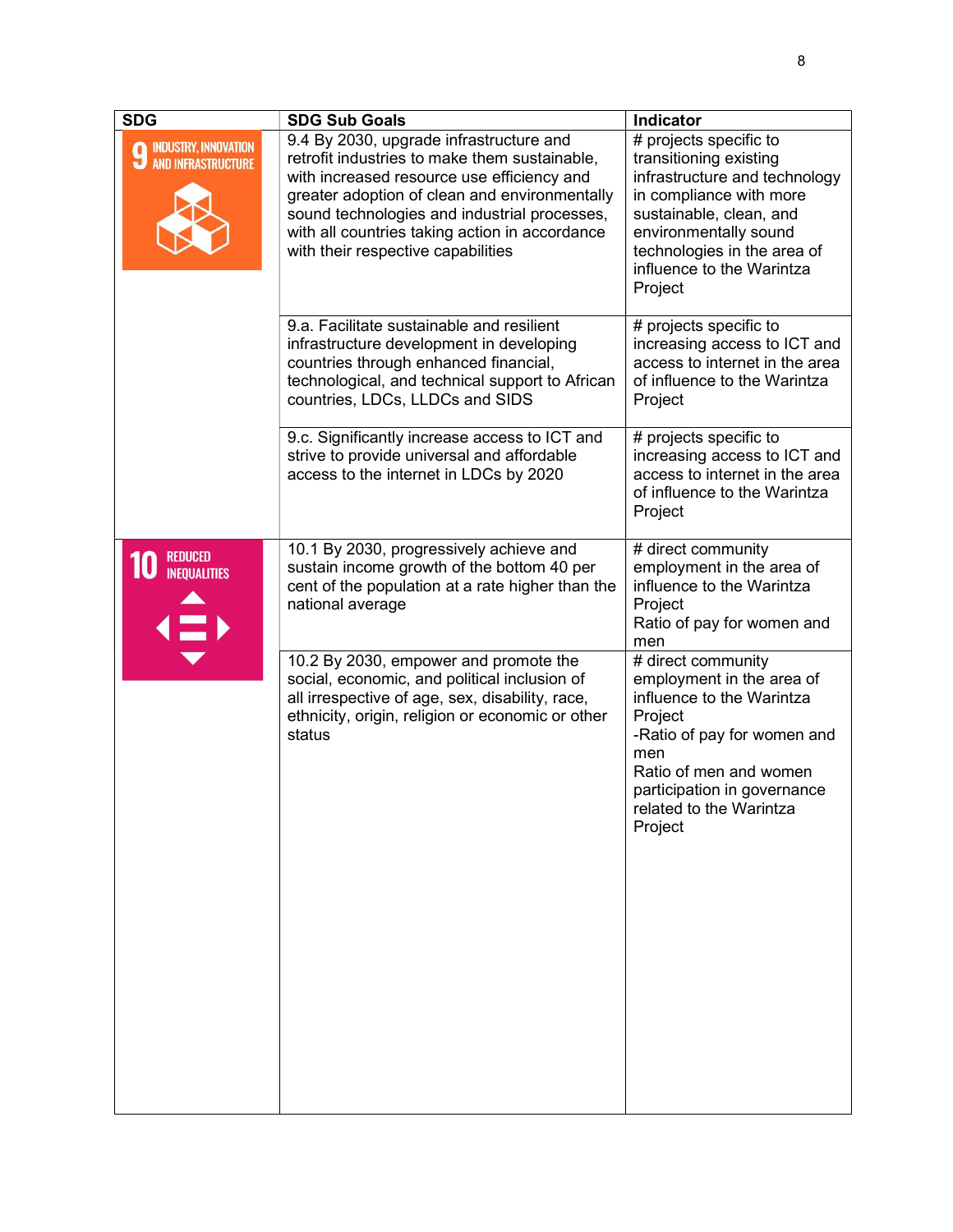| <b>SDG</b>                                          | <b>SDG Sub Goals</b>                                                                                                                                                                                                                                       | <b>Indicator</b>                                                                                                                                                                                                                                                                                                                                                                                                                        |
|-----------------------------------------------------|------------------------------------------------------------------------------------------------------------------------------------------------------------------------------------------------------------------------------------------------------------|-----------------------------------------------------------------------------------------------------------------------------------------------------------------------------------------------------------------------------------------------------------------------------------------------------------------------------------------------------------------------------------------------------------------------------------------|
| <b>REDUCED</b><br><b>INEQUALITIES</b><br>EN         | 10.3 Ensure equal opportunity and reduce<br>inequalities of outcome, including through<br>eliminating discriminatory laws, policies and<br>practices and promoting appropriate<br>legislation, policies, and actions in this regard                        | -Ratio of men and women<br>direct community<br>employment in the area of<br>influence to the Warintza<br>Project<br>-Ratio of pay for women and<br>men<br>-Ratio of men and women<br>participation in governance<br>related to the Warintza<br>Project<br>-Progress of employee<br>handbook policies on<br>discriminatory behaviour<br>Progress of supplier code of<br>conduct specific to<br>discriminatory behaviour and<br>screening |
|                                                     | 10.6 Ensure enhanced representation and<br>voice of developing countries in decision<br>making in global international economic and<br>financial institutions in order to deliver more<br>effective, credible, accountable, and legitimate<br>institutions | # Projects and Progress on<br>local governance in the area<br>of influence of the Warintza<br>Project (Strategic Alliance)                                                                                                                                                                                                                                                                                                              |
| <b>SUSTAINABLE CITIES</b><br><b>AND COMMUNITIES</b> | 11.3 By 2030, enhance inclusive and<br>sustainable urbanization and capacities for<br>participatory, integrated, and sustainable<br>human settlement planning and management<br>in all countries                                                           | -Progress on projects of the<br>Strategic Alliance related to<br>urban planning and<br>management in the area of<br>influence of the Warintza<br>Project                                                                                                                                                                                                                                                                                |
|                                                     | 11.4 Strengthen efforts to protect and<br>safeguard the world's cultural and natural<br>heritage                                                                                                                                                           | # Projects related to<br>preserving the culture of the<br>communities within the<br>Warintza Project's area of<br>influence.                                                                                                                                                                                                                                                                                                            |
|                                                     | 11.6 By 2030, reduce the adverse per capita<br>environmental impact of cities, including by<br>paying special attention to air quality,<br>municipal and other waste management                                                                            | -Compliance with the<br>environmental registry,<br>specific to effective waste<br>management and<br>contamination.                                                                                                                                                                                                                                                                                                                      |
|                                                     | 11.a. Support positive economic, social, and<br>environmental links between urban, peri urban<br>and rural areas by strengthening national and<br>regional development planning                                                                            | # Projects involved in rural<br>planning for the communities<br>in the area of influence of the<br>Warintza Project                                                                                                                                                                                                                                                                                                                     |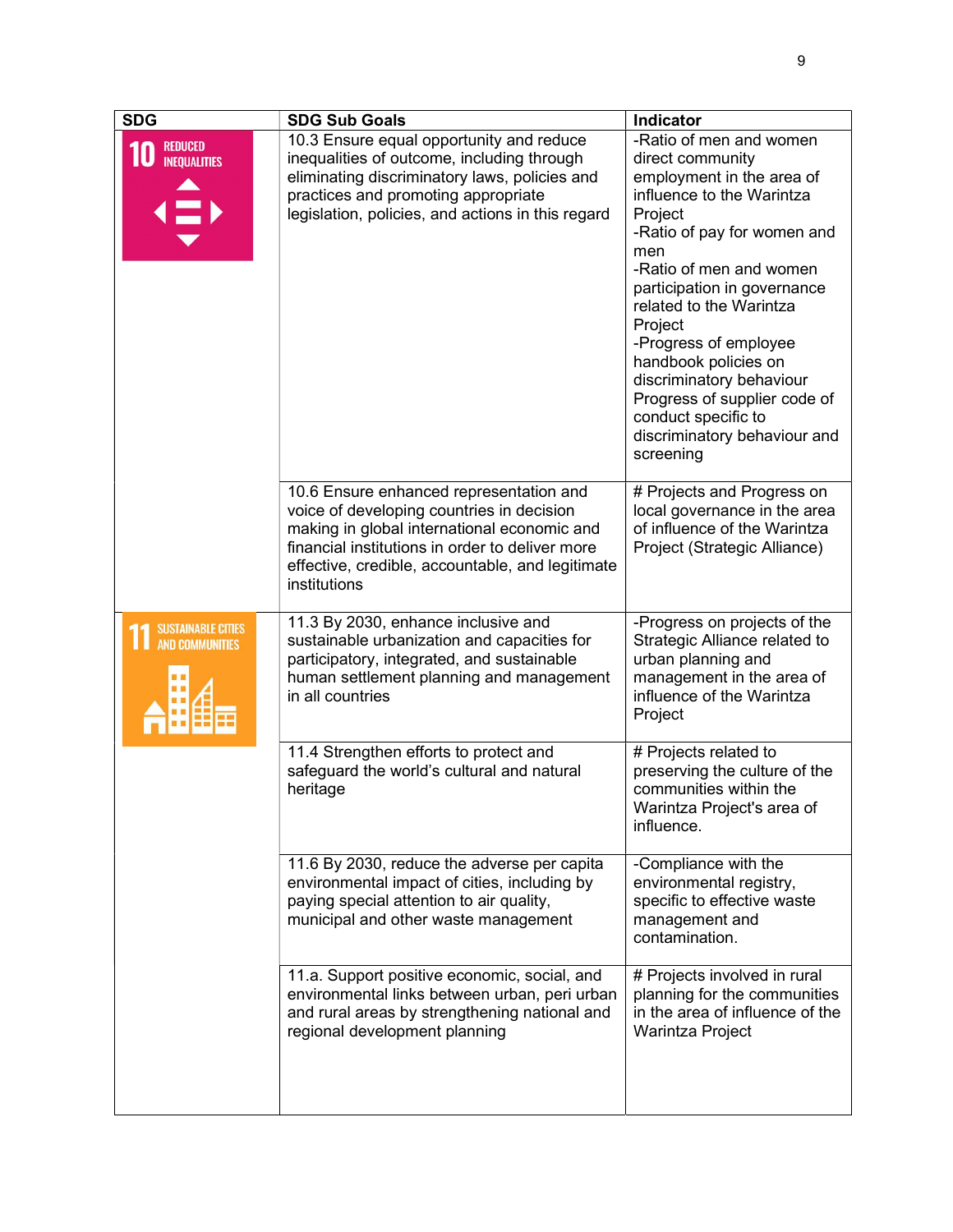| <b>SDG</b>                                                              | <b>SDG Sub Goals</b>                                                                                                                                                                                                                                                    | <b>Indicator</b>                                                                                                                                                                   |
|-------------------------------------------------------------------------|-------------------------------------------------------------------------------------------------------------------------------------------------------------------------------------------------------------------------------------------------------------------------|------------------------------------------------------------------------------------------------------------------------------------------------------------------------------------|
| <b>RESPONSIBLE</b><br><b>CONSUMPTION</b><br><b>AND PRODUCTION</b>       | 12.2 By 2030, achieve sustainable<br>management and efficient use of natural<br>resources                                                                                                                                                                               | - Progress on sustainable<br>planning of Warintza Project<br>activities in relation to social<br>and environmental<br>responsibility                                               |
|                                                                         | 12.5 By 2030, substantially reduce waste<br>generation through prevention, reduction,<br>recycling, and reuse                                                                                                                                                           | - Compliance with<br>environmental registry<br># Projects and initiatives<br>related to environmental<br>stewardship, waste<br>reduction, prevention,<br>recycling, and reuse.     |
|                                                                         | 12.6 Encourage companies, to adopt<br>sustainable practices and to integrate<br>sustainability information into their reporting<br>cycle                                                                                                                                | -Progress on reporting<br>practices of the Company                                                                                                                                 |
|                                                                         | 12.7 Promote public procurement practices<br>that are sustainable, in accordance with<br>national policies and priorities                                                                                                                                               | # Projects involved in<br>improving public<br>procurement practices<br># Partnerships through which<br>to improve public<br>procurement practices                                  |
|                                                                         | 12.8 By 2030, ensure that people everywhere<br>have the relevant information and awareness<br>for sustainable development and lifestyles in<br>harmony with nature                                                                                                      | # Projects involved in<br>improving public<br>procurement practices<br># Partnerships through which<br>to improve public<br>procurement practices                                  |
| life<br><b>IJ</b> ON LAND                                               | 15.1 By 2020, ensure conservation,<br>restoration and sustainable use of terrestrial<br>and inland freshwater ecosystems and their<br>services, in particular forests, wetlands,<br>mountains, and drylands, in line with<br>obligations under international agreements | - Progress and reports on<br>compliance with<br>environmental registry to<br>conserve, restore<br>ecosystems when affected<br>by exploration activities of<br>the Warintza Project |
| <b>PEACE, JUSTICE</b><br>16<br><b>AND STRONG</b><br><b>INSTITUTIONS</b> | 16.3 Promote the rule of law at the national<br>and international levels and ensure equal<br>access to justice for all                                                                                                                                                  | - Progress on promoting<br>governance structures<br>through the Strategic<br>Alliance, including<br>responsible ASM and<br>community life plan                                     |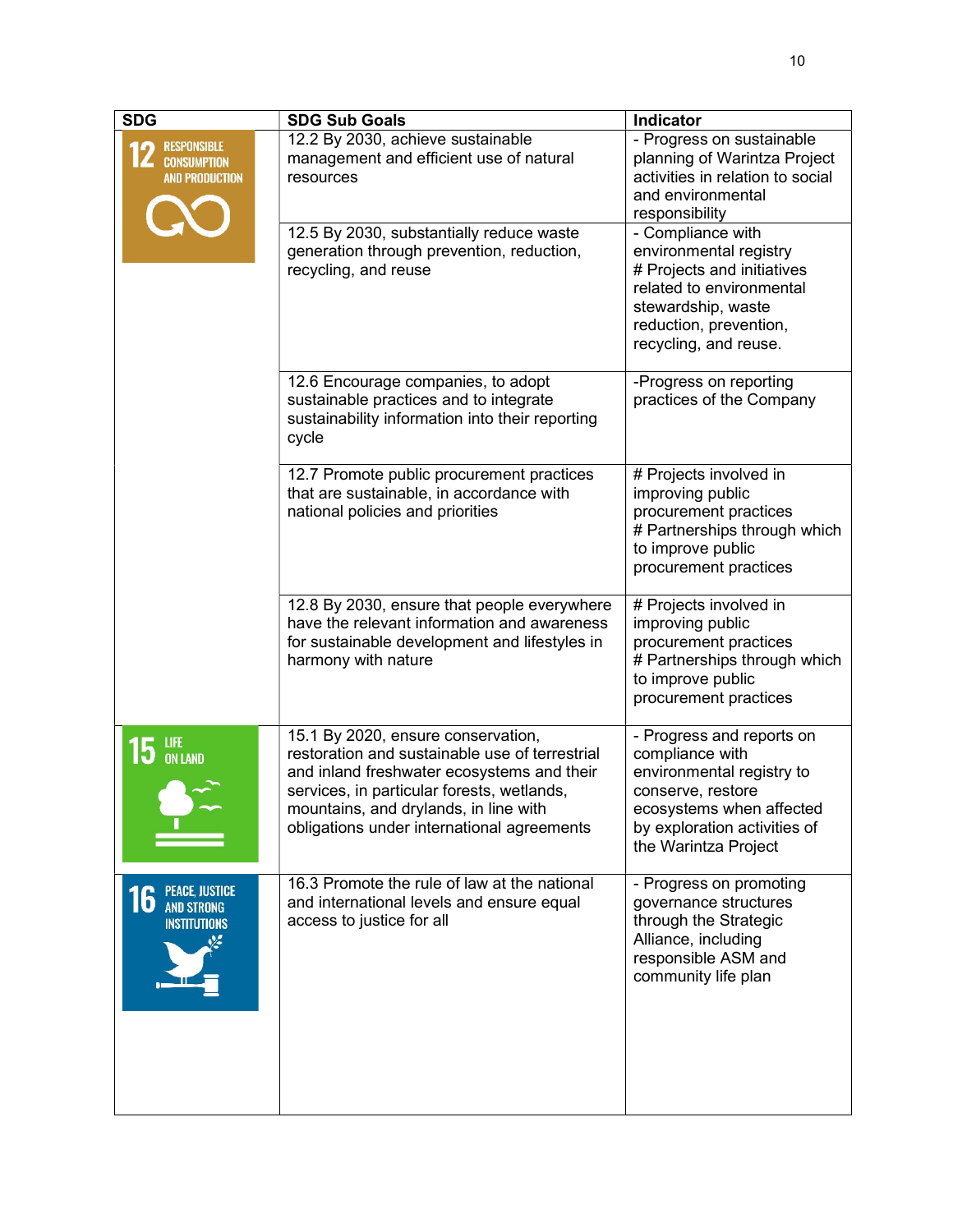| <b>SDG</b>                                                                    | <b>SDG Sub Goals</b>                                                                                                                                                                                                                                                                                                                                        | Indicator                                                                                                                                                                                                                             |
|-------------------------------------------------------------------------------|-------------------------------------------------------------------------------------------------------------------------------------------------------------------------------------------------------------------------------------------------------------------------------------------------------------------------------------------------------------|---------------------------------------------------------------------------------------------------------------------------------------------------------------------------------------------------------------------------------------|
| <b>PEACE, JUSTICE</b><br>$\bf{O}$<br><b>AND STRONG</b><br><b>INSTITUTIONS</b> | 16.5 Substantially reduce corruption and<br>bribery in all its forms                                                                                                                                                                                                                                                                                        | - Progress about contribution<br>to EITI standards and<br>compliance with LPRM                                                                                                                                                        |
|                                                                               | 16.6 Develop effective, accountable, and<br>transparent institutions at all levels                                                                                                                                                                                                                                                                          | -Progress on decision<br>making regarding Warintza<br>project activities with the<br><b>Strategic Alliance and Board</b><br><b>Members</b>                                                                                            |
|                                                                               | 16.7 Ensure responsive, inclusive,<br>participatory, and representative decision<br>making at all levels                                                                                                                                                                                                                                                    | -Progress on decision<br>making regarding Warintza<br>project activities with the<br><b>Strategic Alliance and Board</b><br><b>Members</b>                                                                                            |
|                                                                               | 16.8 Broaden and strengthen the participation<br>of developing countries in the institutions of<br>global governance                                                                                                                                                                                                                                        | # Partnerships through which<br>to increase the governance<br>capacity of community<br>members in the strategic<br>alliance<br># Projects to increase the<br>governance capacity of<br>community members in the<br>strategic alliance |
|                                                                               | 16.b. Promote and enforce nondiscriminatory<br>laws and policies for sustainable development                                                                                                                                                                                                                                                                | -Progress on enforcement<br>and inclusion of<br>nondiscriminatory laws and<br>policies of sustainable<br>development                                                                                                                  |
| <b>FOR THE GOALS</b>                                                          | 17.3 Mobilize additional financial resources for<br>developing countries from multiple sources                                                                                                                                                                                                                                                              | # Investment for the<br>communities in the area of<br>influence of the Warintza<br>project<br># Partnerships for community<br>development in the area of<br>influence of the Warintza<br>Project                                      |
|                                                                               | 17.6 South and triangular regional and<br>international cooperation on and access to<br>science, technology, and innovation, and<br>enhance knowledge sharing on mutually<br>agreed terms, including through improved<br>coordination among existing mechanisms,<br>particularly at the UN level, and through a<br>global technology facilitation mechanism | # of North-South and South-<br>South capacity building<br>exchanges for the<br>community members of the<br>area of influence of the<br>Warintza Project.                                                                              |
|                                                                               | 17.13 Enhance global macroeconomic<br>stability, including through policy coordination<br>and policy coherence                                                                                                                                                                                                                                              | # Investment and financial<br>contributions provided to the<br>Ecuadorian government                                                                                                                                                  |